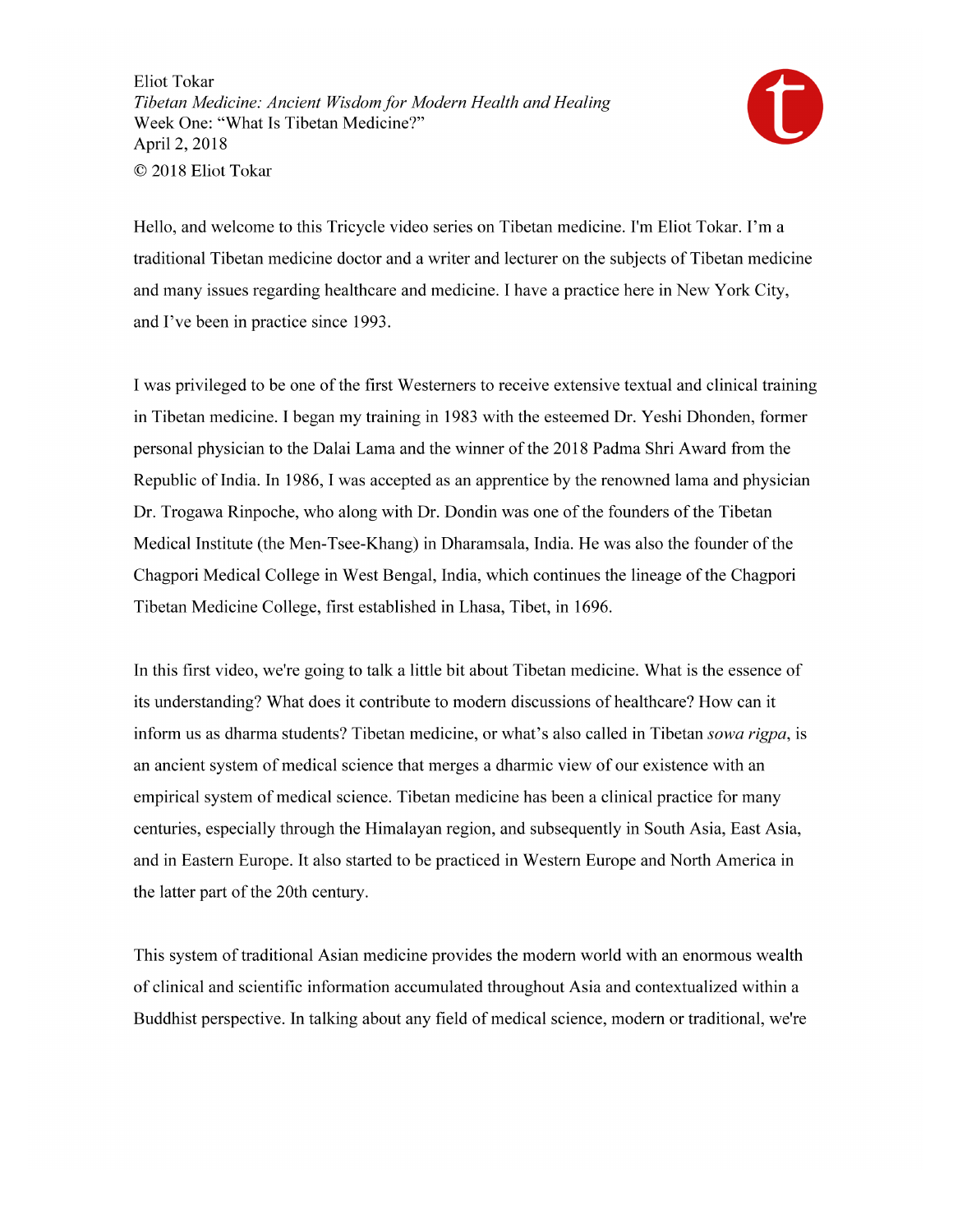

talking about systems that sit on three legs: the first is belief, the second is the clinical experience of doctors and patients, and the third is scientific objectivity and empiricism.

Let's talk about that first component which I mentioned, belief, and in this case the relation of Tibetan medicine to Buddhism. In Buddhist philosophy an important topic of discussion and debate, one that monks learn when they first enter the monastery, is the ability to define if things are the same or different from one another. The traditional view is that Tibetan medicine and Buddhism are separate and distinct systems. But senior teachers explain that they're different in the way the fingers are separate from the hand.

The Buddha taught that spiritual ignorance is the primary cause of suffering, and he likened dharma to a kind of medicine. Tibetan medicine also sees ignorance as the most basic cause of the thousands of forms of illness and disease that it both describes and seeks to individually diagnose and treat. There are Buddhist practices that relate to medicine—the most famous of which is the Medicine Buddha practice, with its mantra "Ta-Dya-Tha / Om Bhe-Kha-Dze Bhe-Kha-Dze Ma-Ha Bhe-Kha-Dze Ra-Dza Sa-Mu-Dga-Te So-Ha." There's also *Yuthog Nyingthig* [a school of tantra] practice, which is done mainly by Tibetan doctors.

There are secondary forms of healing, like mantra healing for example, which was done mainly by yogis and lamas using the power of their practice to heal through mantra. There are also consecrations done on Tibetan herbal medicines when they are manufactured. Senior teachers and doctors have made the point, and Tibetans understand well, that the ingredients are what makes the medicines effective. Were the ingredients collected correctly? Were they identified correctly? Were they collected in the right regions at the right times of year? Were they processed and mixed correctly? This is what makes the medicines function properly.

The consecrations also have an important role. Traditionally, medicines are always consecrated and Tibetans have well understood the roles of Buddhism and medicine. Tibetan Buddhism is an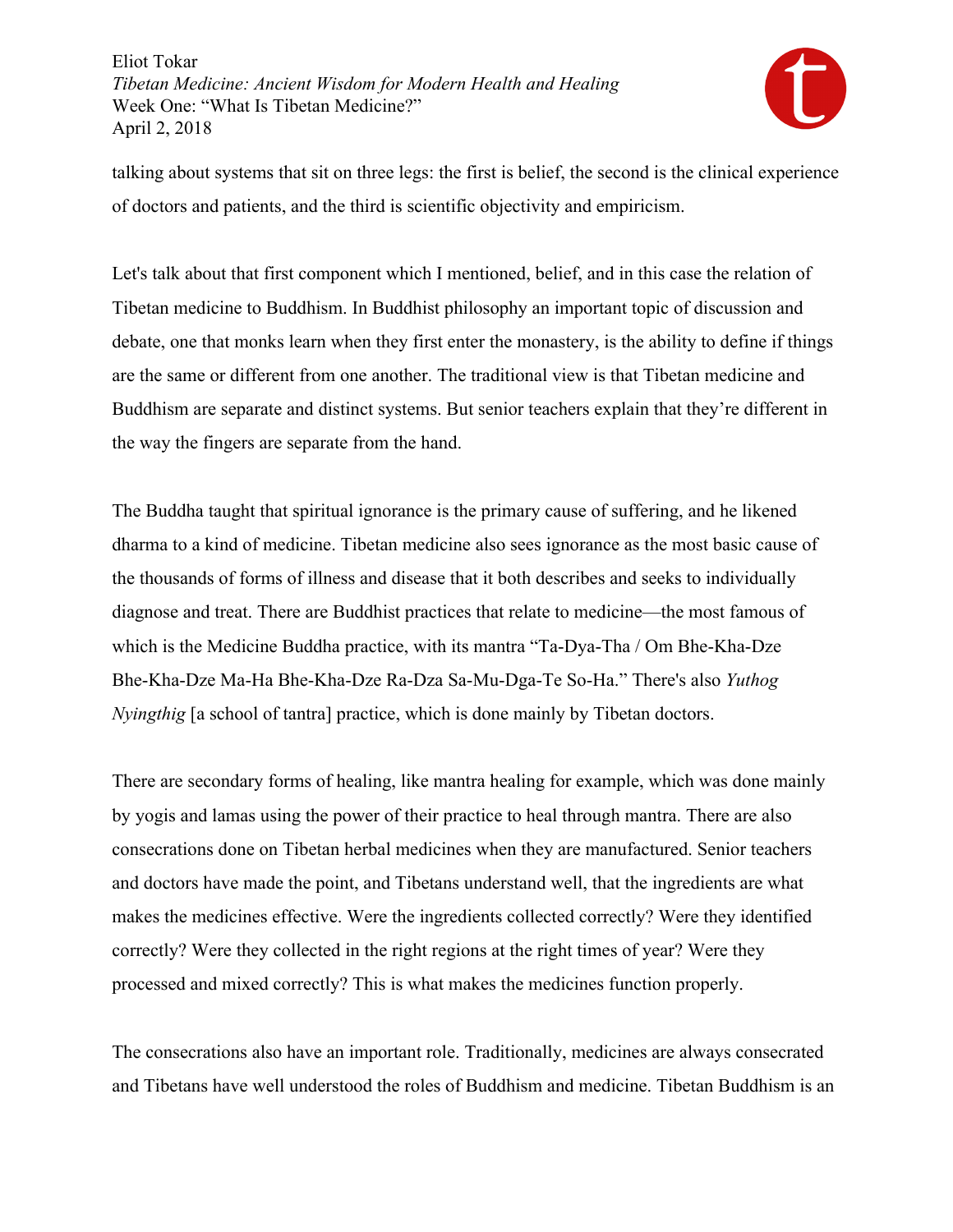

important vehicle through which Tibetan medicine doctors traditionally form their sense of medical practice. These practices focus us, the doctors, on taking the most compassionate view of our patients and not seeing them as merely defined by their illness. Dharma allows Tibetan medicine doctors to understand the impermanent nature of the suffering that results from illness. For patients, this relationship of spirituality to medicine allows people to understand and heal the suffering caused by illness by recognizing its impermanent nature, even while pursuing medical treatments for their illness or disease.

My teacher Dr. Trogawa Rinpoche best explained the relationship between Buddhism and medicine when he remarked, "My external practice is the practice of medicine. In my inner thoughts, I meditate on the medicine Buddha." Now, this comment does not simply tell us that Dr. Trigau was a Buddhist. Traditionally, a doctor's work becomes an ongoing practice towards spiritual development. Spiritual practice emphasizes awareness and intuition in addition to the healing which we physicians continually strive for.

Given the different extents to which Tibetan doctors engage in spiritual study and practice, there isn't a standard prescription for spiritual practice. And certainly in the modern context we're likely to see people practicing Tibetan medicine in a more secular form. It is also not necessary for patients using Tibetan medicine to be Buddhists or have any knowledge whatsoever about Buddhism for them to gain the benefits from this form of healthcare. But still, the primary, classic principle of Tibetan medicine is that spiritual practice is the bedrock of a doctor's practice. For patients, the primary means of ending suffering, whether spiritual or physical, lies within attaining spiritual understanding.

Tibetan medicine is a prime example of a true integrative medicinal practice. It also addresses, in part, the current debate over issues of cultural appropriation. The history of Tibetan medicine exemplifies medical integration. It shows us how aspects of world cultures such as religion, medicine, music, food—everything—are mostly based on cultural groups sharing information.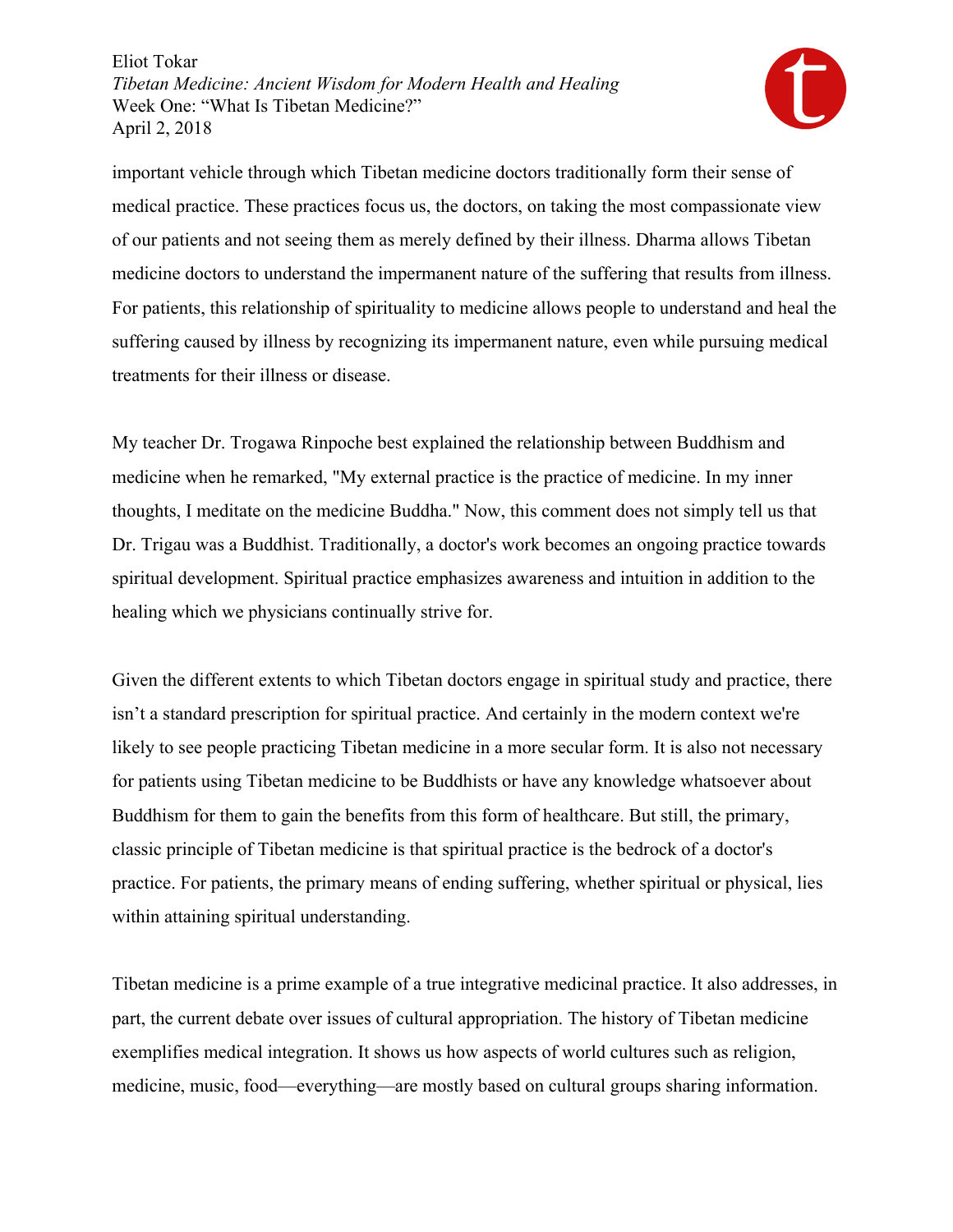

It's not based on the ownership or heritage, intellectual or otherwise, as property by any one group. Tibetan medicine, for example, integrates native Tibetan medical knowledge with primary influences from the Indian Vedas (in the form of what we know as Ayurvedic medicine) and the Persian Arabic *Unani* medical system, as well as the Hellenic Greek medical tradition and influences from Chinese medicine. By intentionally synthesizing knowledge from these various medical systems, Tibetans created a systematic approach to medical science, drawing upon thousands of years of accumulated empirical knowledge, clinical practice, and intuition about the nature of health and illness.

In the beginning of the fourth century, many new ideas regarding medicine began to enter Tibet. The first influences came from India from what we now know as Ayurvedic medicine. Around the seventh or eighth centuries the Tibetan government began to sponsor conferences where doctors skilled in the medical systems of other regions—places like India, Persia, Greece, and China—presented and debated their ideas regarding health and the treatment of disease.

Doctors demonstrating superior knowledge and abilities were invited to contribute to Tibet's medical understanding. In the eleventh century, this knowledge was codified into a unique system that we now know of as Tibetan medicine, especially in the form of its primary texts, the *gyuzhi*, or the four medical tantras. It's worthwhile to note that even at the time of the fifth Dalai Lama there was an understanding of the importance of obtaining empirical, clinical, and scientific data to build the medical system.

When we think about the ancient world, many times we don't think about the ways in which people utilized science and technology, but Tibetan medicine is a prime example of this. One way to illustrate what Tibetan medicine is is to look at how it differs from biomedicine. Biomedicine (also known as allopathic medicine, or western medicine) is the model that many of us know and most people in the world are most familiar with. It's obviously a very powerful model of medicine. Biomedicine is characterized by a focus on reductionism, quantitative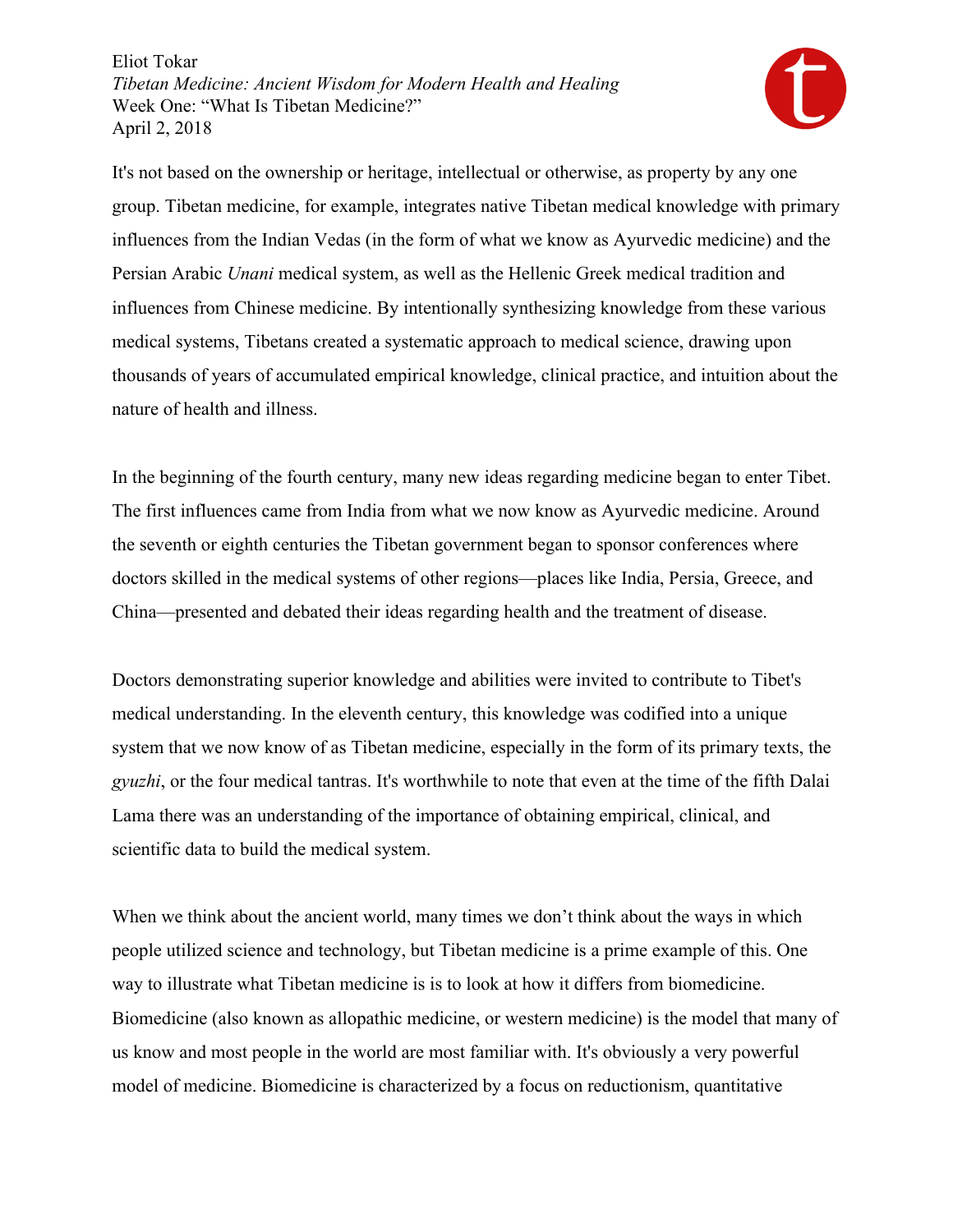

measure, and mechanism. It excels at isolating and measuring aspects of physical function such as those revealed in the medical tests you may get when you see a medical doctor.

Traditional Asian medicine systems take a different approach. They are by and large ecological and qualitative in approach. They assume that understanding the essence of biological function in health resides in finding interdependent relationships—such as between the body and the mind; behavior, diet, and physical function; and between humans and nature, such as expressed in things such as the effects that climate and environment have on our health.

Tibetan medicine is a health-based model. The first thing that we study in detail is the characteristics of a normal, healthy individual. That study is quite detailed and extensive. Tibetan medicine also utilizes what we call "differential diagnosis," or we could say "individualized diagnosis." For example, if a Tibetan doctor were to see ten people for the same biomedical diagnosis, most likely that doctor would come up with ten different diagnoses for each of the individual syndromes those people have. Also, we tend to see people and deal with cases of what are called multi-factorial illnesses. What does this mean?

People can have all kinds of problems. One patient could come in with insomnia, anxiety, a low immune function, joint pain, and sinus problems. Or the patients could have major conditions like high blood pressure or Sjögren's disease [an immune system disorder]. Typically in biomedicine they would have to see different specialists to have an appropriate diagnostic regime. In Tibetan medicine, we have a means by which we understand why all these different problems and illnesses are coherently making up one particular syndrome, and then we treat on that basis.

Now, all medical systems are interested in the organs, the systems, and the substances of the body in physiology and pathology. But traditional Asian medical systems like Tibetan medicine are primarily interested in the principles of function. In other words, what causes all those organ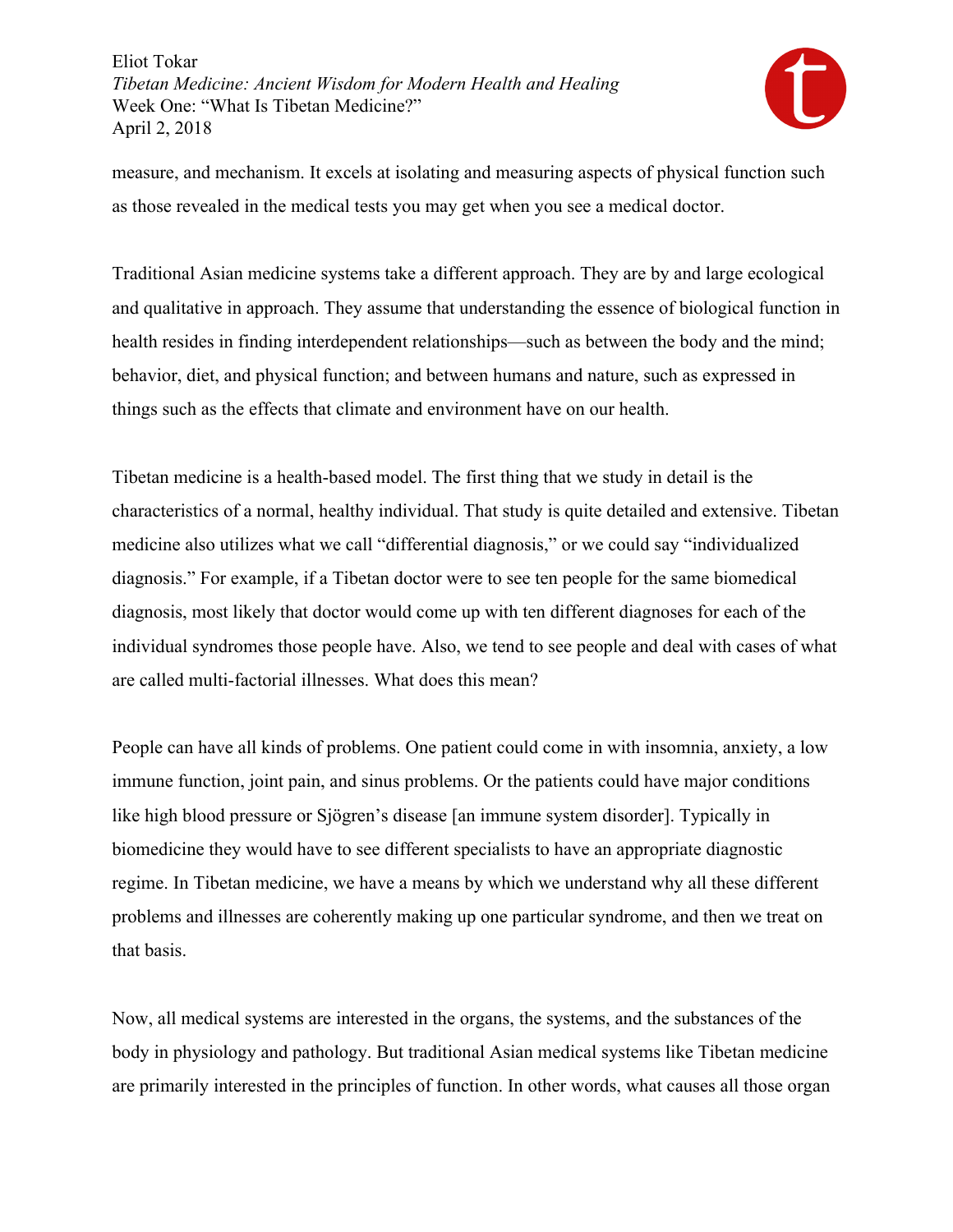

systems and substances to come into being in the first place? What maintains normal function during our life? What factors cause a distortion in function that lead to illness and disease? Now, those of you who are not familiar with Tibetan medicine but familiar with other systems might understand these principles in forms they take, for example, as *prana* in Indian medicine or *qi* in Chinese medicine.

Tibetan medicine is concerned with understanding the laws of nature, and most importantly in what constitutes balance. The qualities that exist in nature are then defined in the physics of Tibetan medicine or its system of elements. Those elements are earth, water, fire, wind, and space. What are these elements and what does this system mean?

Tibetans lived in direct contact with the natural environment. They understood through direct experience as well as study that natural environmental forces directly correlate with and influence the functioning of all things in the natural world, including the human organism—that is our bodies. Tibetan medicine defines the qualities of the basic forces of nature in the theory of the five elements. These forces are named for their most identifiable manifestations: earth, water, fire, wind, and space. By understanding these forces as present within all things—even an object's sense of taste, for example—we can determine whether such things are the result of individual elements or a combination of such.

Let's think about those elements. Earth has the qualities of firmness and stability and therefore provides the basis of physical existence and development. Water creates moisture, so it gives rise to all kinds of fluids. Wind creates motion, so it enables all aspects of circulation and movement. Fire creates such things as heat, but then also transformation, dynamic function, and activity. Finally, space provides the potential for the existence of the other four elements in the first place. In fact, space is so essential to everything else that sometimes this is described as a system of four elements with space deleted because it's understood as a necessary factor for everything else to occur.